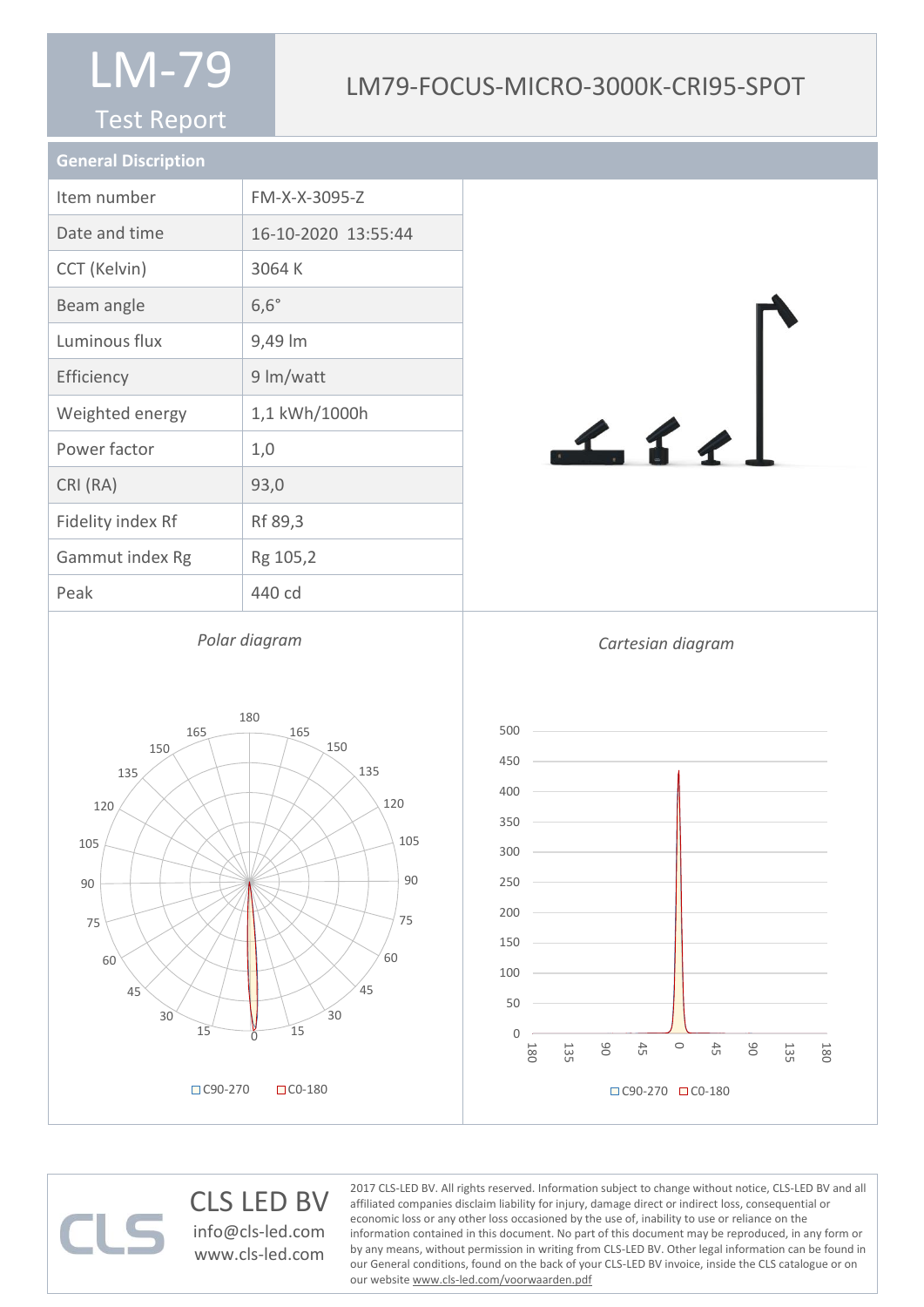#### LM79-FOCUS-MICRO-3000K-CRI95-SPOT

2017 CLS-LED BV. All rights reserved. Information subject to change without notice, CLS-LED BV and all affiliated companies disclaim liability for injury, damage direct or indirect loss, consequential or economic loss or any other loss occasioned by the use of, inability to use or reliance on the

information contained in this document. No part of this document may be reproduced, in any form or by any means, without permission in writing from CLS-LED BV. Other legal information can be found in our General conditions, found on the back of your CLS-LED BV invoice, inside the CLS catalogue or on

Test Report

|                                            | <b>Beam details</b>      |             |                             |              | 1 <sub>m</sub>  |                  |                 | 2m                             |                   |              | 3m        |                |                |                              | 4m             |                                 |              | 5 <sub>m</sub>              |              |                           |  |
|--------------------------------------------|--------------------------|-------------|-----------------------------|--------------|-----------------|------------------|-----------------|--------------------------------|-------------------|--------------|-----------|----------------|----------------|------------------------------|----------------|---------------------------------|--------------|-----------------------------|--------------|---------------------------|--|
| $Lux*$                                     |                          |             |                             |              | 372 lx          |                  |                 | 93 lx                          |                   |              | 41 lx     |                |                |                              |                | $23$ $\overline{\phantom{1}}$ x |              | 15 <sub>ix</sub>            |              |                           |  |
| $6,6^\circ$<br>*measured at center of beam |                          |             |                             |              |                 |                  |                 |                                |                   |              |           |                |                |                              |                |                                 |              |                             |              |                           |  |
|                                            | Footcandles*<br>34,6 fcd |             |                             |              |                 |                  | 8,6 fcd         |                                |                   |              | $3,8$ fcd |                |                | $2,2$ fcd                    |                |                                 | $1,4$ fcd    |                             |              |                           |  |
| Beam width (meter)                         |                          |             |                             |              | $0,1$ m         |                  |                 | $0,2$ m                        |                   |              | $0,3$ m   |                |                |                              |                | $0,5$ m                         |              | $0,6$ m                     |              |                           |  |
|                                            | <b>Beam width (Feet)</b> |             |                             |              | $0,4$ ft        |                  |                 | $0,8$ ft                       |                   |              |           | $1,1$ ft       |                |                              |                | $1,5$ ft                        |              | $1,9$ ft                    |              |                           |  |
|                                            | <b>Beam intensities</b>  |             |                             |              |                 |                  |                 |                                |                   |              |           |                |                |                              |                |                                 |              |                             |              |                           |  |
| 1 <sub>m</sub>                             | 2m                       | 3m          | 4m                          | 5m           | 6m              | 7m               | 8m              | 9m                             | 10 <sub>m</sub>   | 11m          |           | 12m            | 13m            | 14m                          | 15m            | <b>16m</b>                      | 17m          | 18m                         | 19m          | 20m                       |  |
| 372 lx                                     | 93 x                     | $41$ $x$    | 23x                         | 15k          | 10 <sub>x</sub> | 8 <sub>lx</sub>  | 6 <sub>lx</sub> | $5\,$ $\overline{\phantom{a}}$ | 4x                | 3 x          |           | 3 x            | 2 x            | 2 x                          | 2 x            | $1\text{lx}$                    | $1\text{lx}$ | 1 <sub>x</sub>              | 1 x          | $1$ $\mathsf{l}$ $\times$ |  |
| $3,3$ ft                                   | 6,6ft                    | $9,8$ ft    | $13,1$ ft                   | 16,4ft       | 19,7ft          | 23 <sup>ft</sup> | 26,2ft          | 29,5ft                         | 32,8ft            | 36,1ft       |           | 39,4ft         | 42,7ft         | 45,9ft                       | 49,2ft         | 52,5ft                          | 55,8ft       | 59,1ft                      | 62,3ft       | 65,6ft                    |  |
| 34,6fcd 8,6fcd                             |                          | 3,8fcd      | $2,2$ fcd   1,4fcd          |              | 1fcd            | $0,7$ fcd        | $0,5$ fcd       | $0,4$ fcd                      | $0,3$ fcd         | $0,3$ fcd    |           | $0,2$ fcd      | $0,2$ fcd      | $0,2$ fcd                    | $\big $ 0,2fcd | $0,1$ fcd                       | $0,1$ fcd    | $0,1$ fcd                   | $0,1$ fcd    | $0,1$ fcd                 |  |
| Intensities in 0° c-plane                  |                          |             |                             |              |                 |                  |                 |                                |                   |              |           |                |                |                              |                |                                 |              |                             |              |                           |  |
| $0^{\circ}$                                | $1^{\circ}$              | $2^{\circ}$ | $3^{\circ}$                 | $4^{\circ}$  | $5^{\circ}$     | $6^{\circ}$      | $7^{\circ}$     | $8^{\circ}$                    | $9^{\circ}$       | $10^{\circ}$ |           | $11^{\circ}$   | $12^{\circ}$   | $13^\circ$                   | $14^{\circ}$   | $15^{\circ}$                    | $16^{\circ}$ | $17^{\circ}$                | 18°          | 19°                       |  |
| 372                                        | 436                      | 430         | 373                         | 282          | 188             | 113              | 63              | 34                             | 18                | 10           |           | 6              | 4              | 3                            | $\overline{2}$ | $\overline{2}$                  | $\mathbf{1}$ | $\mathbf{1}$                | $\mathbf{1}$ | $\mathbf{1}$              |  |
| 100%                                       | 117%                     | 115%        | 100%                        | 76%          | 51%             | 30%              | 17%             | 9%                             | 5%                | 3%           |           | 2%             | 1%             | 1%                           | 1%             | 0%                              | 0%           | 0%                          | 0%           | 0%                        |  |
|                                            |                          |             | Intensities in 90° c-plane  |              |                 |                  |                 |                                |                   |              |           |                |                |                              |                |                                 |              |                             |              |                           |  |
| $0^{\circ}$                                | $1^{\circ}$              | $2^{\circ}$ | $3^\circ$                   | $4^{\circ}$  | $5^{\circ}$     | $6^{\circ}$      | $7^{\circ}$     | $8^{\circ}$                    | $9^{\circ}$       | $10^{\circ}$ |           | $11^{\circ}$   | $12^{\circ}$   | $13^\circ$                   | $14^{\circ}$   | $15^{\circ}$                    | $16^{\circ}$ | $17^{\circ}$                | $18^\circ$   | 19°                       |  |
| 372                                        | 415                      | 429         | 392                         | 315          | 222             | 139              | 79              | 42                             | 21                | 11           |           | 6              | $\overline{4}$ | $\overline{2}$               | $\overline{c}$ | $\mathbf{1}$                    | 1            | 1                           | 1            | $\mathbf{1}$              |  |
| 100%                                       | 111%                     | 115%        | 105%                        | 84%          | 60%             | 37%              | 21%             | 11%                            | 6%                | 3%           |           | 2%             | 1%             | 1%                           | $0\%$          | $0\%$                           | $0\%$        | $0\%$                       | $0\%$        | $0\%$                     |  |
|                                            |                          |             | Intensities in 180° c-plane |              |                 |                  |                 |                                |                   |              |           |                |                |                              |                |                                 |              |                             |              |                           |  |
| $0^{\circ}$                                | $1^{\circ}$              | $2^{\circ}$ | $3^\circ$                   | $4^{\circ}$  | $5^{\circ}$     | $6^{\circ}$      | $7^\circ$       | $8^{\circ}$                    | $9^{\circ}$       | $10^{\circ}$ |           | $11^{\circ}$   | $12^{\circ}$   | $13^\circ$                   | $14^{\circ}$   | $15^{\circ}$                    | $16^{\circ}$ | $17^{\circ}$                | $18^{\circ}$ | 19°                       |  |
| 372                                        | 309                      | 215         | 135                         | 78           | 42              | 22               | 12              | 6                              | $\overline{4}$    | 3            |           | $\overline{2}$ | $\mathbf{1}$   | 1                            | $\mathbf{1}$   | $\mathbf{1}$                    | $\mathbf 0$  | $\mathbf 0$                 | $\mathbf 0$  | 0                         |  |
| 100%                                       | 83%                      | 58%         | 36%                         | 21%          | 11%             | 6%               | 3%              | $2\%$                          | 1%                | 1%           |           | $1\%$          | $0\%$          | $0\%$                        | $0\%$          | $0\%$                           | $0\%$        | $0\%$                       | $0\%$        | $0\%$                     |  |
|                                            |                          |             | Intensities in 270° c-plane |              |                 |                  |                 |                                |                   |              |           |                |                |                              |                |                                 |              |                             |              |                           |  |
| $\mathbb{O}^\circ$                         | $1^{\circ}$              | $2^{\circ}$ | $3^{\circ}$                 | $4^{\circ}$  | $5^{\circ}$     | $6^{\circ}$      | $7^{\circ}$     | $8^{\circ}$                    | $9^{\circ}$       | $10^{\circ}$ |           | $11^{\circ}$   | $12^{\circ}$   | 13°                          | $14^{\circ}$   | 15°                             | $16^{\circ}$ | $17^{\circ}$                | 18°          | 19°                       |  |
| 372                                        | 266                      | 178         | 109                         | 62           | 34              | 19               | 10              | 6                              | $\overline{4}$    | 3            |           | $\overline{2}$ | $\mathbf{1}$   | $\mathbf{1}$                 | $\mathbf{1}$   | $\mathbf{1}$                    | $\mathbf{1}$ | $\mathbf{1}$                | 0            | $\mathbf{1}$              |  |
| 100%                                       | 71%                      | 48%         | 29%                         | 17%          | 9%              | 5%               | 3%              | 2%                             | 1%                | 1%           |           | 0%             | 0%             | 0%                           | 0%             | 0%                              | 0%           | 0%                          | 0%           | 0%                        |  |
|                                            | Beam angle 50%           |             |                             |              | Field angle 10% |                  |                 |                                | Cutoff angle 2,5% |              |           |                |                | Intensity ratio in 120° cone |                |                                 |              | Intensity ratio in 90° cone |              |                           |  |
|                                            | $6,6^{\circ}$            |             |                             | $12,5^\circ$ |                 |                  |                 | $17^{\circ}$                   |                   |              |           |                |                | 97,6%                        |                |                                 | 95,9%        |                             |              |                           |  |

our website www.cls-led.com/voorwaarden.pdf

CLS LED BV info@cls-led.com www.cls-led.com

 $\Box$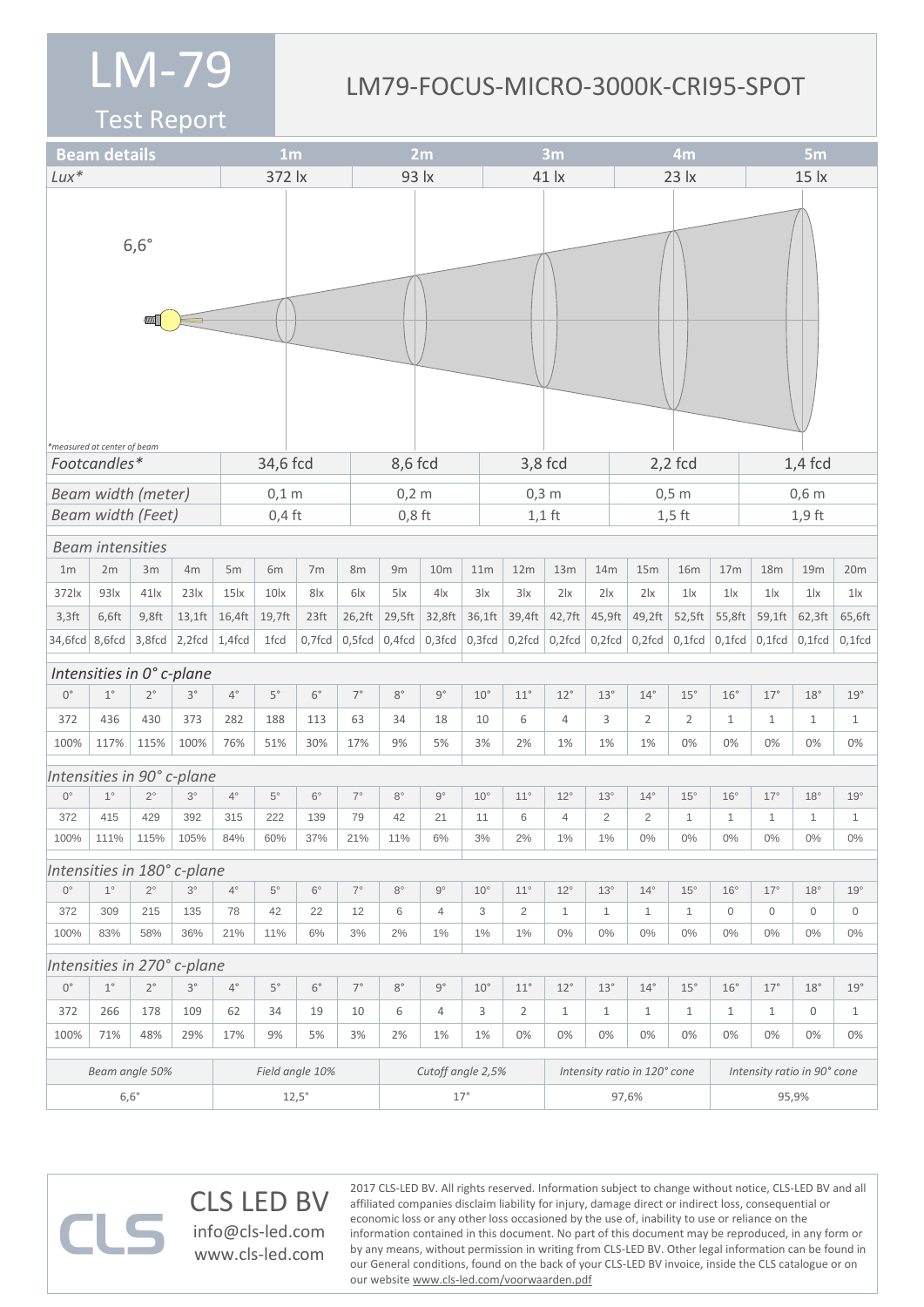#### LM79-FOCUS-MICRO-3000K-CRI95-SPOT

Test Report



CLS LED BV info@cls-led.com www.cls-led.com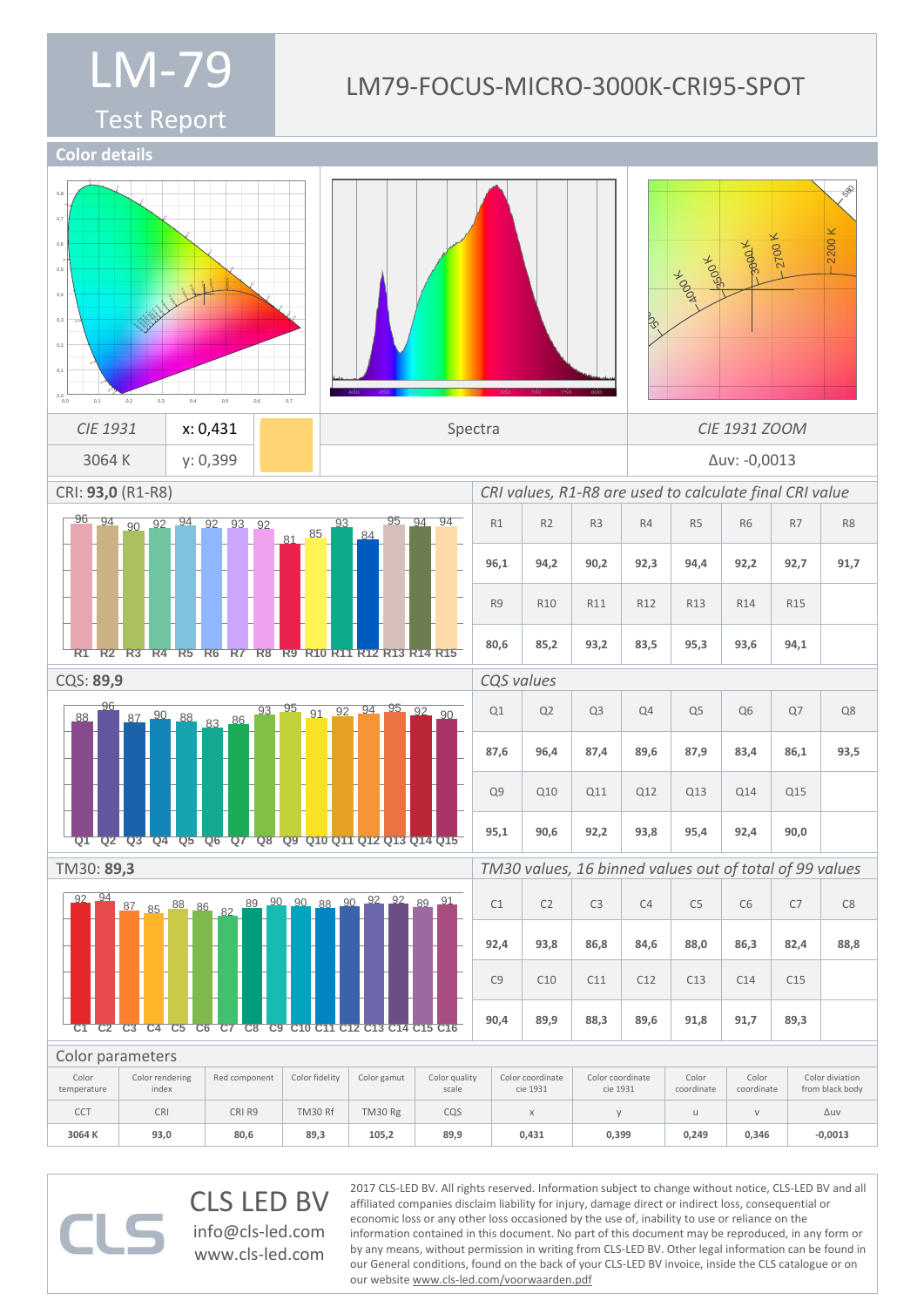Test Report

#### LM79-FOCUS-MICRO-3000K-CRI95-SPOT

**TM30 details**



CLS LED BV info@cls-led.com www.cls-led.com